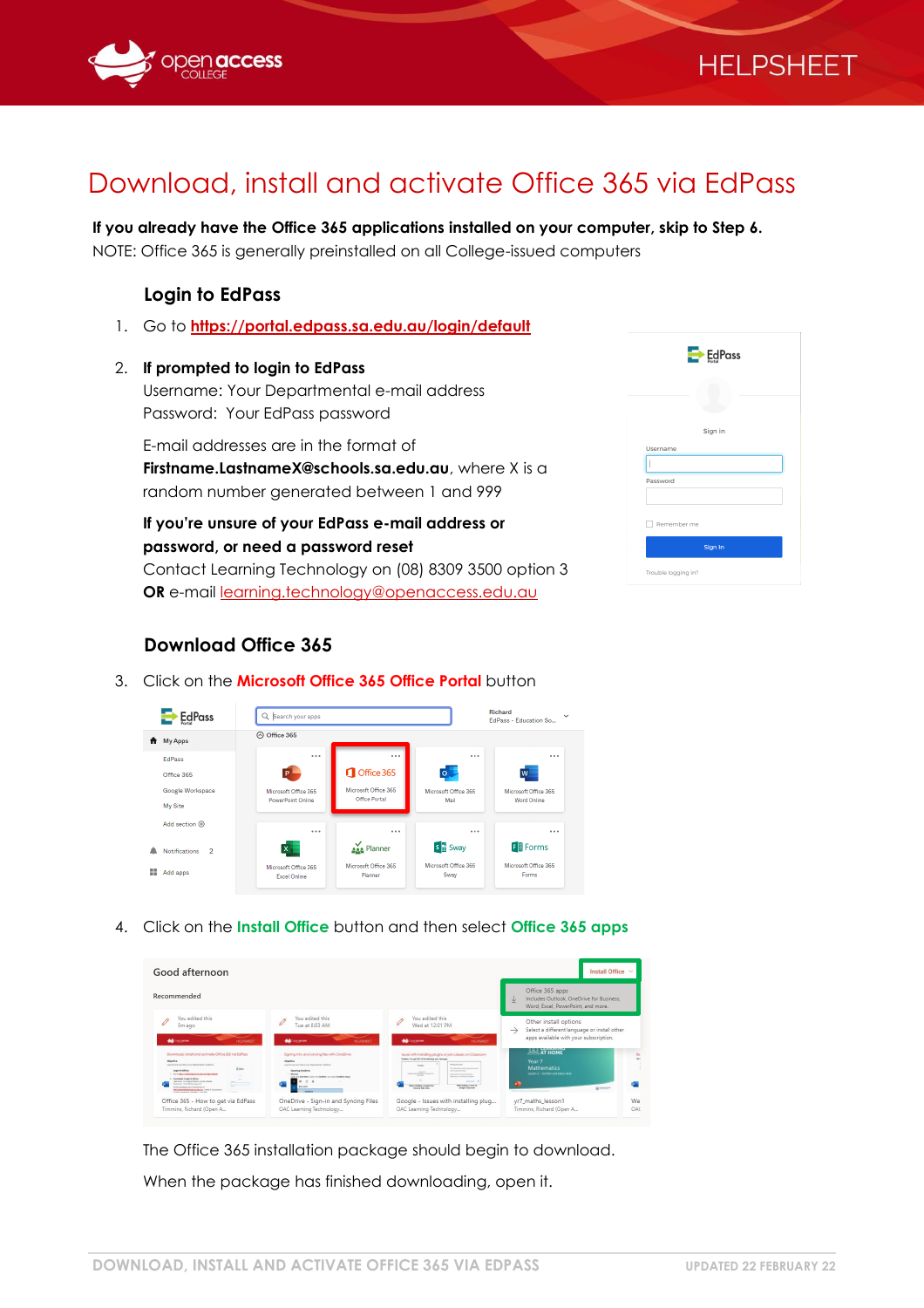



# **Install Office 365**

5. Follow the on-screen instructions to install the Microsoft Office applications.

This process may take several minutes depending on your Internet connection speed. When the installation has completed, proceed to Step 6.

# **Activate Office 365**

Upon first use of Office 365, you'll be prompted to activate Office 365

- 6. Open one of the Microsoft Office applications (e.g., Word, Excel, PowerPoint, Outlook)
- 7. Click on the **Sign in** button
- 8. In the **Email, phone or Skype** field, type in your Departmental e-mail address

E-mail addresses are in the format of **Firstname.LastnameX@schools.sa.edu.au**, where X is a randomly number generated between 1 and 999**.** If you're unsure of your EdPass e-mail address, contact Learning Technology on (08) 8309 3500 option 3 **OR** e-mail [learning.technology@openaccess.edu.au](mailto:learning.technology@openaccess.edu.au)

9. Click on the **Next** button

| Microsoft<br>Sign in to set up Office                                                                                                                                             | Microsoft<br><b>Activate Office</b>                              |
|-----------------------------------------------------------------------------------------------------------------------------------------------------------------------------------|------------------------------------------------------------------|
| Use your regular email<br>Get free cloud storage<br>Use your account to install<br>Office on other devices<br>address                                                             | Email, phone, or Skype<br>No account? Create one!<br><b>Next</b> |
| Sign in with your work, school, or personal Microsoft account<br>Sign in<br><b>Create Account</b><br>I don't want to sign in or create an account<br>What is a Microsoft account? |                                                                  |

#### 10. **If prompted to login to EdPass**

Username: Your Departmental e-mail address Password: Your EdPass password

E-mail addresses are in the format of **Firstname.LastnameX@schools.sa.edu.au**, where X is a random number generated between 1 and 999

# **If you're unsure of your EdPass password, or need a password reset**

Contact Learning Technology on (08) 8309 3500 option 3 **OR** e-mail [learning.technology@openaccess.edu.au](mailto:learning.technology@openaccess.edu.au)

| $Ectal$ Pass        |  |
|---------------------|--|
|                     |  |
| Sign in             |  |
| Username            |  |
|                     |  |
| Password            |  |
|                     |  |
| Remember me         |  |
| Sign In             |  |
| Trouble logging in? |  |